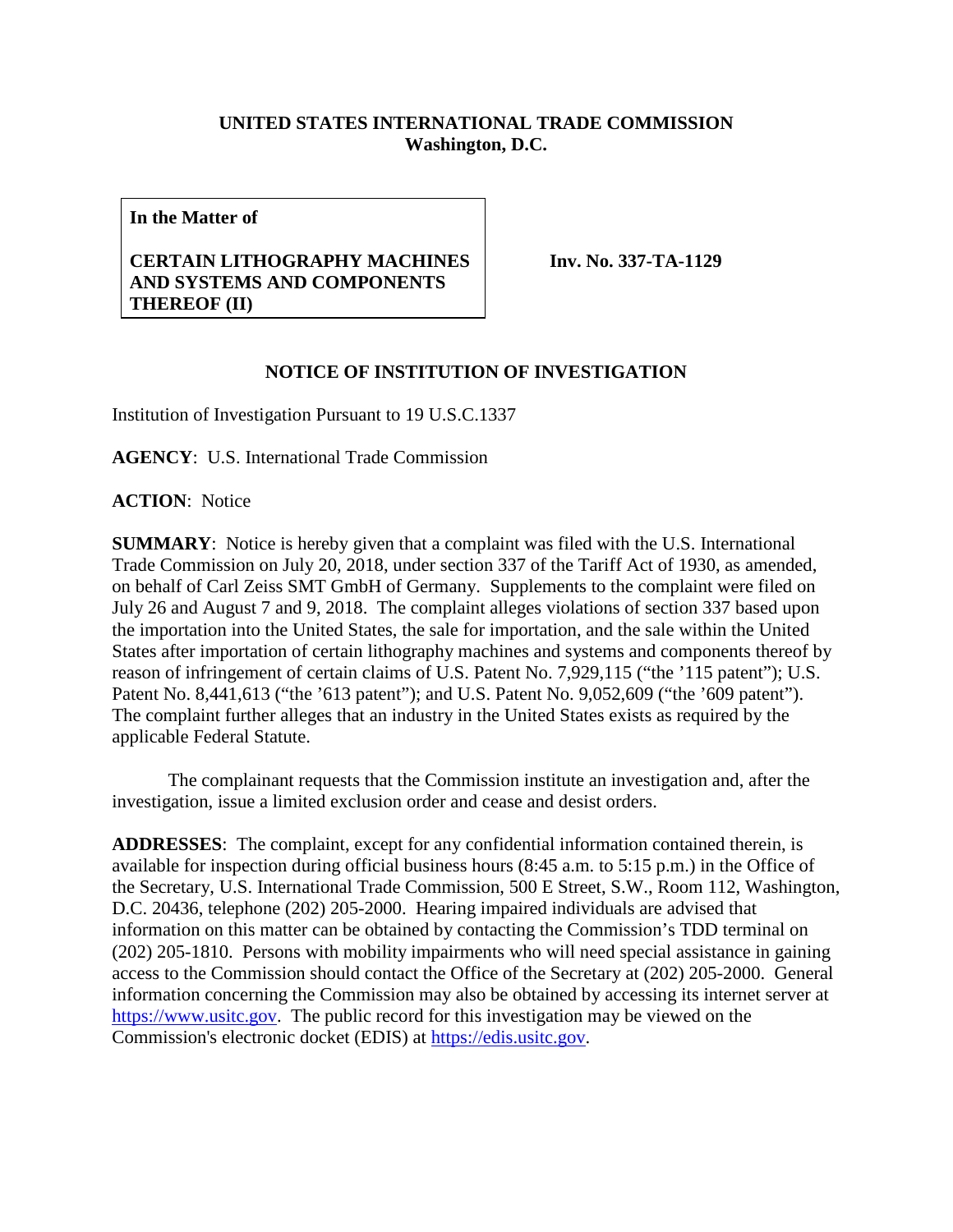**FOR FURTHER INFORMATION CONTACT**: Katherine Hiner, The Office of the Secretary, Docket Services, U.S. International Trade Commission, telephone (202) 205-1802.

## **SUPPLEMENTARY INFORMATION**:

**AUTHORITY**: The authority for institution of this investigation is contained in section 337 of the Tariff Act of 1930, as amended, 19 U.S.C. 1337, and in section 210.10 of the Commission's Rules of Practice and Procedure, 19 C.F.R. 210.10 (2018).

**SCOPE OF INVESTIGATION**: Having considered the complaint, the U.S. International Trade Commission, on August 15, 2018, **ORDERED THAT** –

(1) Pursuant to subsection (b) of section 337 of the Tariff Act of 1930, as amended, an investigation be instituted to determine whether there is a violation of subsection  $(a)(1)(B)$  of section 337 in the importation into the United States, the sale for importation, or the sale within the United States after importation of products identified in paragraph (2) by reason of infringement of one or more of claims 1, 3, 5-13, 16-19, 22-27, and 30-31 of the '115 patent; claims 1, 3, 5-13, 16-19, 22-27, and 30-31 of the '613 patent; and claims 1-20 and 22-30 of the '609 patent; and whether an industry in the United States exists as required by subsection (a)(2) of section 337;

(2) Pursuant to section 210.10(b)(1) of the Commission's Rules of Practice and Procedure, 19 C.F.R. 210.10(b)(1), the plain language description of the accused products or category of accused products, which defines the scope of the investigation, is "lithography machines that use projection objectives to project circuit patterns drawn on a 'mask' or 'reticle' onto a photoresist on a silicon wafer, components of the lithography machines, and systems related to the operation of the lithography machines";

(3) For the purpose of the investigation so instituted, the following are hereby named as parties upon which this notice of investigation shall be served:

(a) The complainants are:

Carl Zeiss SMT GmbH Carl-Zeiss-Straße 22 Oberkochen, Germany 73447

(b) The respondents are the following entities alleged to be in violation of section 337, and are the parties upon which the complaint is to be served:

> Nikon Corporation Shingawa Intercity Tower C 2-15-3 Konan Minato-ku Tokyo 108-6290